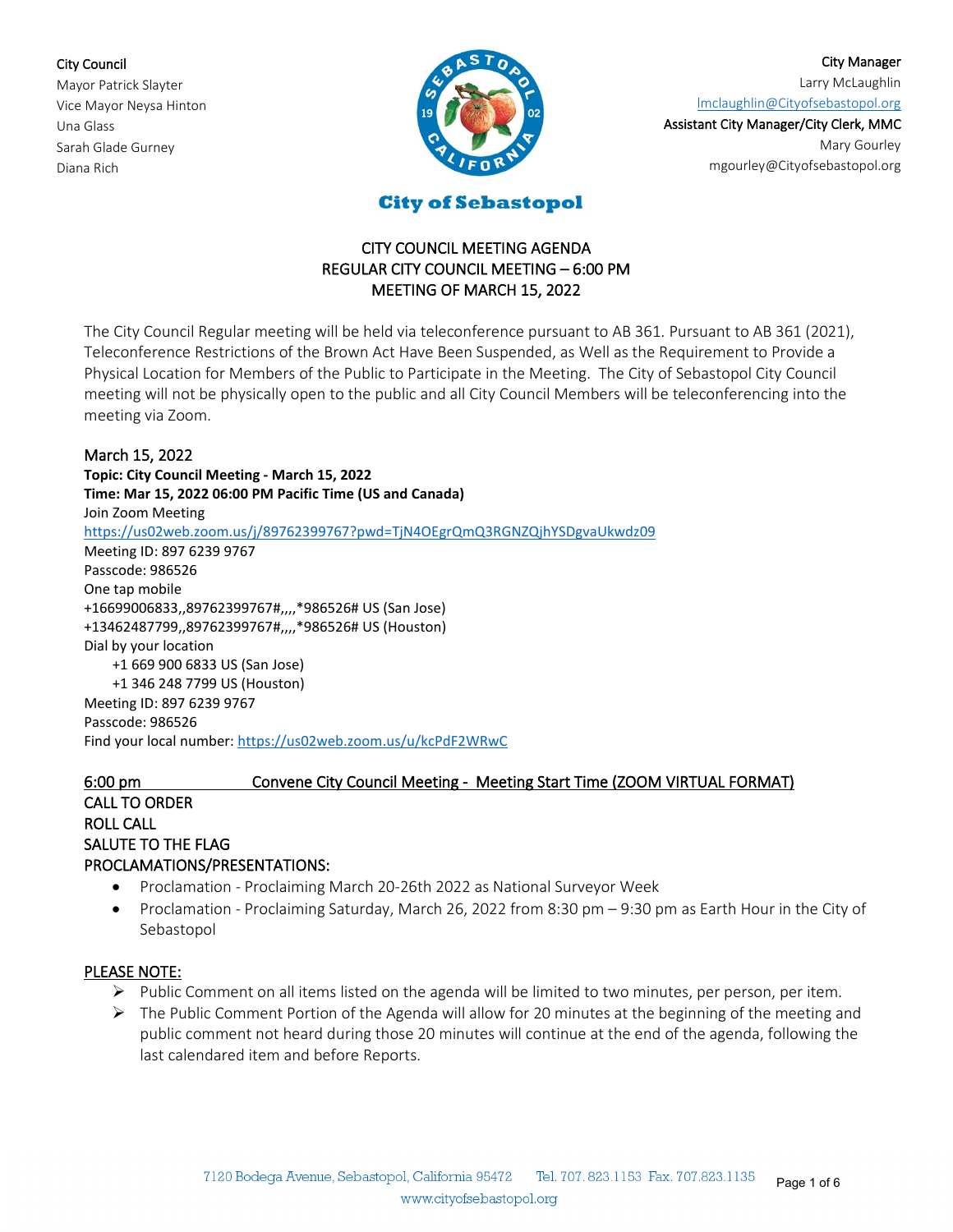#### Council welcomes and encourages additional comments via email. Public Comment Emails can be sent to: [citycouncil@cityofsebastopol.org](mailto:citycouncil@cityofsebastopol.org)

PUBLIC COMMENT FOR ITEMS NOT ON THE AGENDA : During General Public Comment, the public is invited to make comments on items of public interest that are within the City Council's subject matter jurisdiction and that are not listed on the current agenda.

Speakers are allowed to speak for a maximum of three minutes so that all speakers have an opportunity to address the City Council. Power point or visual presentations for public comment shall not be permitted unless approved by the Agenda Review Committee two weeks prior to the requested meeting date.

Speakers may not "yield" a portion of their allotted time to others.

The Mayor has the authority to limit or extend the time allowed for speakers dependent on the number of speakers in attendance.

The Mayor can poll the members of the public for an indication of the number of people wishing to speak, then call on individuals to speak. It is the goal of the Council to conclude the public comments portion of the agenda within 20 minutes. If the public comment period exceeds twenty minutes, the presiding officer, typically the Mayor, reserves the right to reduce the time per speaker or carry over public comments to after all business items are completed.

The City Clerk will monitor the time for public comments and inform the speakers when the time limitation has been reached. The Mayor could survey the members of the public, as appropriate, to move agenda items up or back to address the members of the public items of concern.

Public participation is encouraged on all public agenda items.

Council and staff will treat participants and each other with courtesy. Derogatory or sarcastic comments are inappropriate.

The public will likewise be encouraged by the Mayor to maintain meeting decorum.

In Council meetings when citizens are agitated, the Mayor may call a short recess to calm the situation.

If a member of the public is unable to attend the Council meeting, written communications may be sent to the City Clerk by e-mail or by regular mail. Communications received after distribution of the agenda packet will be made available to the Council at/or as soon after the meeting.

STATEMENTS OF CONFLICTS OF INTEREST: Conflicts of interest may arise in situations where a public official deliberating towards a decision, has an actual or potential financial interest in the matter before the Council. In accordance with state law, an actual conflict of interest is one that would be to the private financial benefit of a public official, a relative or a business with which the Councilmember is associated. A potential conflict of interest is one that could be to the private financial benefit of a Councilmember, a relative or a business with which the Councilmember is associated. A Councilmember must publicly announce potential and actual conflicts of interest, and, in the case of actual conflict of interest, must refrain from participating in debate on the issue or from voting on the issue and must remove themselves from the dais.

CONSENT CALENDAR: The consent agenda consists of items that are routine in nature and do not require additional discussion by the City Council or have been reviewed by the City Council previously. These items may be approved by one motion without discussion unless a member of the City Council requests that the item be taken off the consent calendar.

The Mayor will read the consent calendar items; ask if a Councilmember wishes to remove one or more items from the consent calendar; and then open public comment to the members of the public in attendance. At this time, a member of the public may speak for up to three minutes on the entire consent calendar and request at that time that an agenda item or items be removed for discussion.

If an item or items are removed from the consent calendar, the item shall be placed at the end of the regular agenda items unless otherwise determined by the Mayor or Mayor Pro Tern.

Councilmembers may comment on Consent Calendar items or ask for minor clarifications without the need for pulling the item for separate consideration. Items requiring deliberation should be pulled for separate consideration and shall be placed at the end of the regular agenda items unless otherwise determined by the Mayor or Mayor Pro Tem.

- 1. Approval of the February 15, 2022 City Council Regular Meeting Minutes (Responsible Department: City Administration)
- 2. Approval of the February 23, 2022 City Council Special Meeting Minutes (Responsible Department: City Administration)
- 3. Approval of the March 1, 2022 City Council Regular Meeting Minutes (Responsible Department: City Administration)
- *4.* Approval of Resolution Extending the City of Sebastopol City Council Proclamation of Existence of a Local Homeless Emergency (Responsible Department: City Administration)*(Needs to be Extended Every 60 days).*

*a. First Proclaimed: November 30, 2021*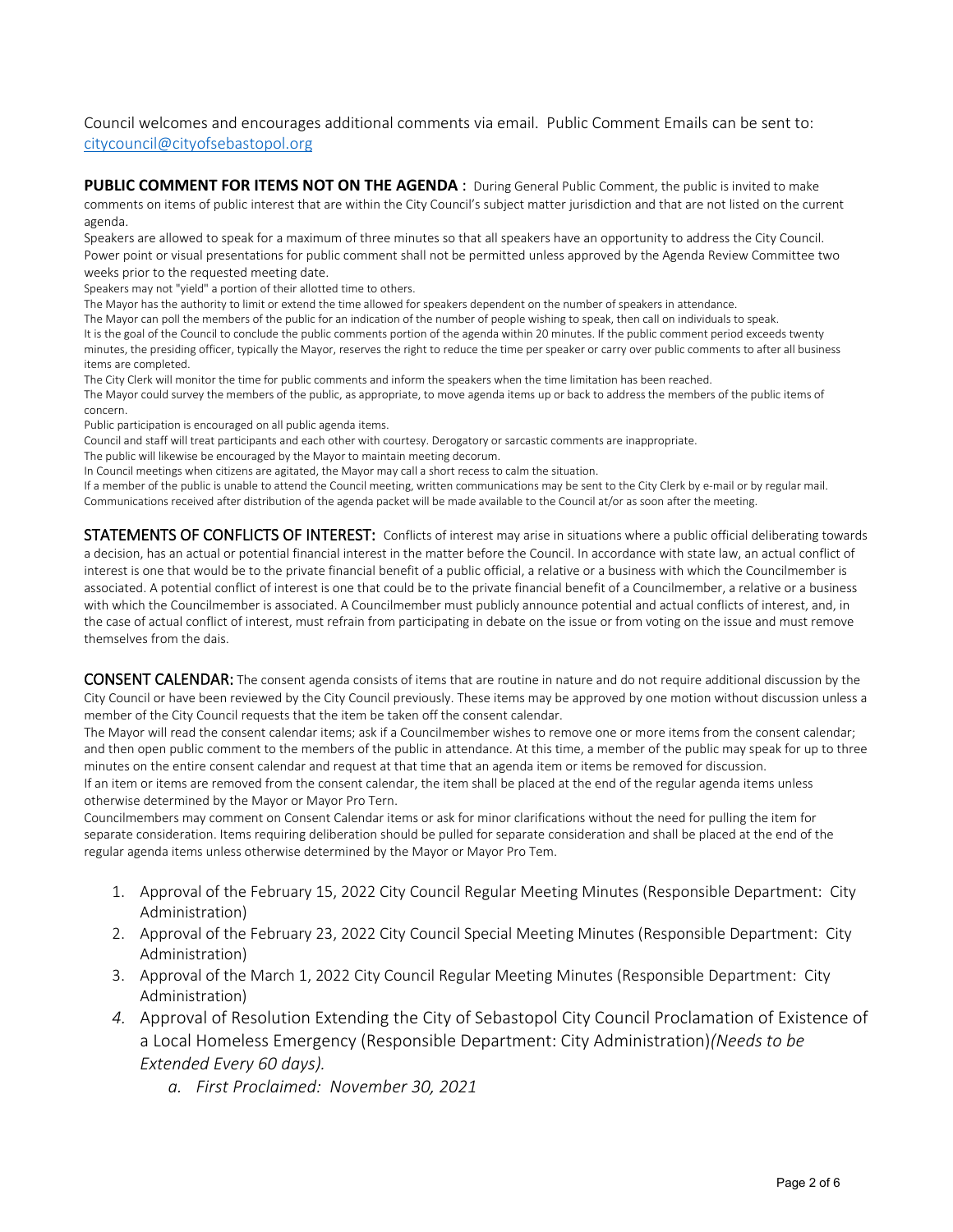- *b. First Extension January 18, 2022*
- *c. Second Extension Needed: March 15, 2022*
- 5. Approval of Award of Contract for City Web Site Redesign with a Not To Exceed Amount of \$35,000 (Approved in Budget for FY 21-22) Awardee: Planeteria (Responsible Department: City Administration)
- 6. Approval of Second reading and adoption of an Ordinance 1137 for Mandatory Organic Waste Disposal Reduction (SB 1383 regulations – Responsible Department: City Manager/GHD)
- 7. Approval of Second Reading and Adoption of Ordinance 1138, An Ordinance of the City of Sebastopol Rezoning 7950 Bodega Avenue from R7 Multifamily to PC Planned Community (Responsible Department: Planning)
- 8. Approval of Omnibus Amendment to Waste Delivery Agreement and Franchised Hauler Agreement (this "Amendment") is entered into as of January 1, 2022, by and among the City of Sebastopol ("City"), Republic Services of Sonoma County, Inc. ("Republic"), and Recology Sonoma Marin ("Recology"). (GHD/City Administration)
- 9. Approval to pursue Active Transportation Program (ATP) grant, cycle 6 for the Joint City/County Ragle Road West Side Bicycles and Pedestrian Access Project (GHD)
- 10. Approval of Purchase of Fire Truck: Approve the Purchase of a New Type 3 Wildland Fire Engine to Replace the Existing 1996 International Type 3 Wildland Fire Engine and Adopt Resolution Authorizing an Amendment to the Vehicle Replacement Reserve Fund (Responsible Department: Fire Chief)

### INFORMATIONAL ITEMS/PRESENTATIONS:

- 11. Informational Presentation Cynthia Stefenoni Sebastopol Center for the Arts SEBASTOPOL DOCUMENTARY FILM FESTIVAL, March 24-27, 2022
- 12. Informational Update Climate Action Committee (Requestor: Kenna Lee/Responsible Department: Planning)
- 13. Informational Item Information/Process of Expansion of Business Improvement District (BID) (Requestor: Councilmember Gurney/Responsible Department: City Administration)

### PUBLIC HEARING(s):

- 14. Public Hearing Introduction, first reading and consideration of Amendment to Ordinance XXXX: (Responsible Department: Fire)
	- a. Proposed budget for modifications to the Emergency Operations Center located at the Sebastopol Police Department as well as proposed budget for modifications to the backup Emergency Operations Center located at the Sebastopol Fire Department;
	- b. Amendments to the Emergency Management Ordinance to be consistent with Emergency Operations Plan; (This will need to be a public hearing)
	- c. Update on conducting of annual mock training drills/exercises to ensure staff is prepared for emergency situations and maintain certificates of training; and
	- d. Proposed Appendixes to Approved Plan to include but not limited to:
		- i. Location of Cooling Center(s)
		- ii. Location of Buildings with City Generators
		- iii. Location of Evacuation Center
		- iv. Procedures for opening said buildings (Cooling Centers, Evacuation Center, etc.)
		- v. Location of Ham Operators
- 15. Public Hearing Introduction, First reading and Consideration of Ordinance XXXX Adding a New Chapter 8.70 to the City of Sebastopol Municipal Code Regarding Police Acquisition and Use of Government Body Specific Equipment (Responsible Department: Police)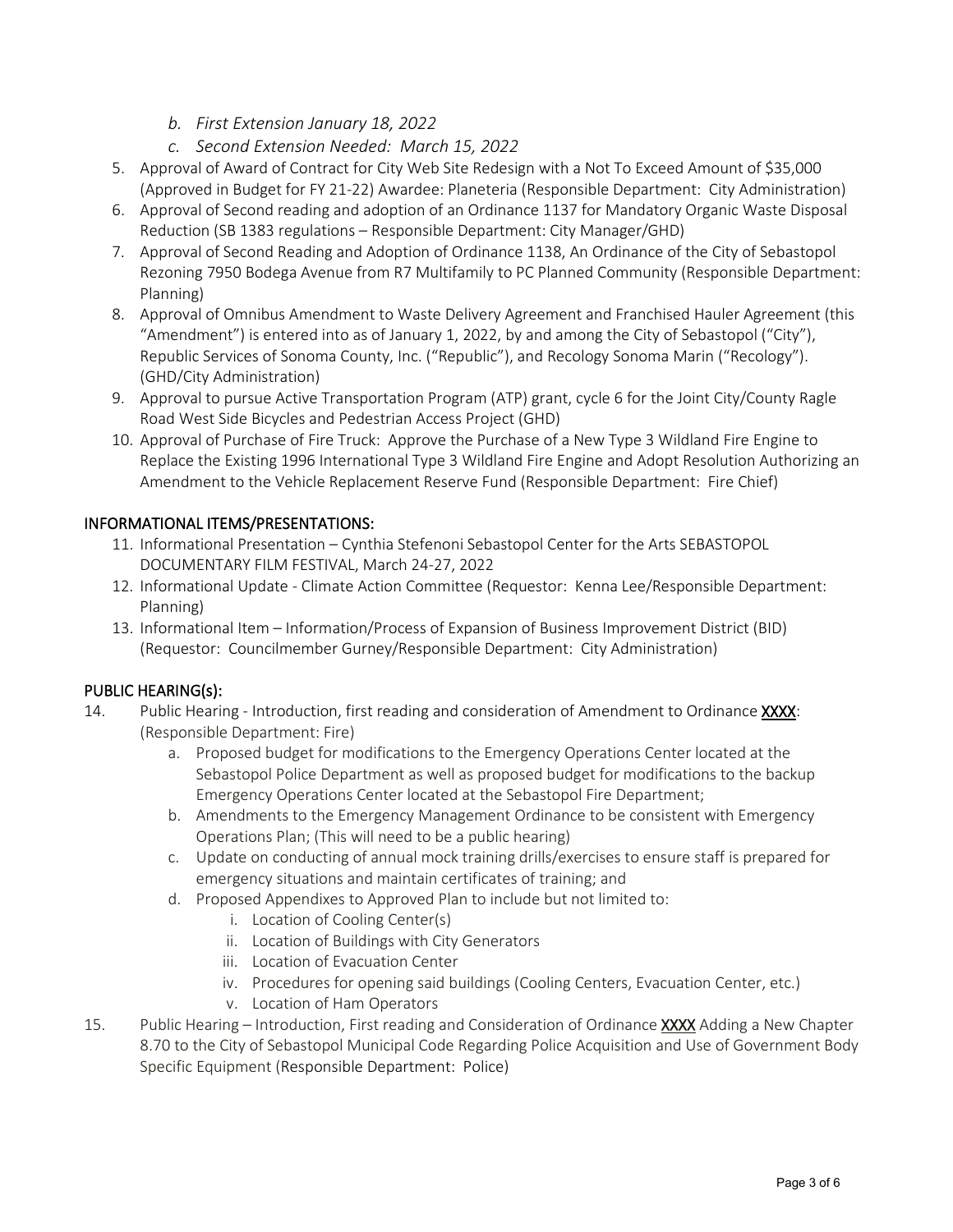## REGULAR CALENDAR AGENDA ITEMS (DISCUSSION AND/OR ACTION):

- 16. Discussion of Bike Lane Modifications to Morris Street as Discussed at the October 5, 2021 City Council Meeting (Responsible Department: City Engineer/W Trans)
- 17. Discussion and Consideration of Recommendations from the Committee for Unhoused / Approval of Reallocation of Funds/SAVS Pilot Program (Requestor: City Administration/Committee for the Unhoused)
- 18. Approval of Amended City Purchasing Policy and Approval of Amendments to Environmentally Preferable Purchasing Policy (Responsible Department: Administrative Services/GHD)
- 19. Discussion of In Person/Hybrid Meetings; Protocols; And:

Resolution Authorizing Continued Use of Teleconference Meetings Based on Circumstances of the COVID-19 state of emergency and that the following circumstances exist:

- a. The state of emergency as a result of COVID-19 continues to directly impact the ability of the members of City Council and the members of the City's subordinate Committee's, Commission's, and Boards to meet safely in person; and
- b. The State of California and the City of Sebastopol continue to impose or recommend measures to promote social distancing.

*Resolution needs to be submitted to Council every 30 days. (Due to the 30 day requirement, the April 5th meeting would be too late) (Responsible Department: City Administration/Administrative Services)*

*Continuation of Virtual Meetings: First Approved: September 21, 2021*

- *Resolutions Approved Every 30 Days: a. October 19, 2021*
	- *b. November 16, 2021*
	- *c. December 7, 2021*
	- *d. January 4, 2022*
	- *e. February 1, 2022*
	- *f. March 1, 2022*
	- *g. March 15th 2022 (due to reporting requirements, April 5th* Meeting would be too late
- 20. Consideration of Amendment to City Council / City Staff Committee Assignments: Request for Second City Council Appointee to the City Wide Staffing Assessment Study Ad Hoc Committee (Requestor: City Administration)

### CITY COUNCIL REPORTS:

- 21. City Manager-Attorney/City Clerk Reports
- 22. City Council Reports/Committee/Sub-Committee Meeting Reports: (Reports by Mayor/City Councilmembers Regarding Various Agency Meetings/Committee Meetings/Sub-Committee Meeting /Conferences Attended and Possible Direction to its Representatives (If Needed) on Pending issues before such Boards)
- 23. Council Communications Received
- 24. Future City Meeting Dates/Events (Informational Only): (See City Web Site for Up-to-Date Meeting Dates/Times)

### ADJOURNMENT OF CITY COUNCIL MEETING

March 15, 2022 City Council Regular Meeting will be adjourned to the April 5, 2022 City Council Meeting, 6:00 pm, Zoom Virtual Meeting Format

American Disability Act Accommodations/Accessibility: If requested, staff will make the agenda and backup materials available in appropriate alternative formats to persons with a disability, as required by the Americans with Disabilities Act of 1990 (42 U.S.C. Sec. 12132) Section 202 and the federal rules and regulations adopted in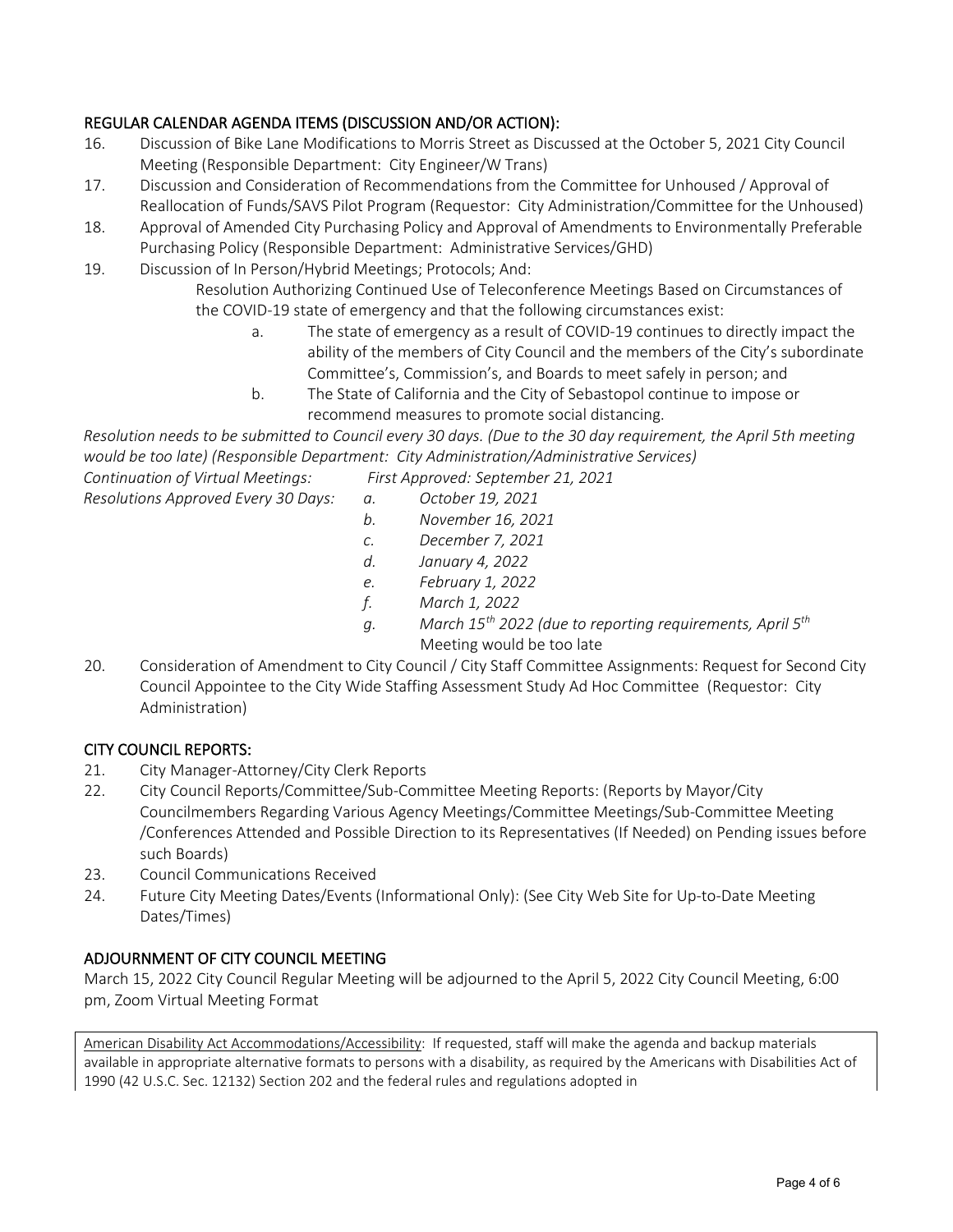implementation thereof. Any person who requires a disability-related modification or accommodation in order to observe and/or offer public comment may request such reasonable modification, accommodation, aid or service by contacting the City Clerk's Office at [info@cityofsebastopol.org](mailto:info@cityofsebastopol.org) or by telephone at (707) 823-1153 who will contact the ADA Coordinator. The ADA Coordinator will use their best efforts to provide reasonable accommodations to provide as much accessibility as possible while also maintaining public safety in accordance with the City procedure for resolving reasonable accommodation requests.

Notification: 72-hours before the meeting will enable the City to make reasonable arrangements to ensure accessibility to this meeting.

Please note that minutes are not meant to be verbatim minutes and are meant to be the City's record of a summary of actions that took place at the meeting.

NOTICE: All Resolutions and Ordinances introduced and/or adopted under this agenda are waived of all reading of entire resolution(s) and ordinance(s). The City of Sebastopol is a general law city formed under the laws of the State of California. With respect to adoption of ordinances and resolutions, the City adheres to the requirements set forth in the Government Code. Unless otherwise required, the full reading of the text of standard ordinances and resolutions is waived.

SB 751 Legislative bodies of local agencies must publicly report: (1) any action taken and (2) the vote or abstention on each action taken by each member present for the action at a meeting.

If you have any questions regarding this meeting, please contact the City at Email: [info@cityofsebastopol.org](mailto:info@cityofsebastopol.org) or please call: 707-823-1153. The public is advised that pursuant to Government Code section 54957.5 all writings submitted to the City Council are public records and will be made available for review. The Sebastopol City Council welcomes you remotely to its meetings that are generally scheduled for the 1st and 3rd Tuesday of every month. Your interest and participation are encouraged and appreciated.

#### Government Code Section 54953.

(a) All meetings of the legislative body of a local agency shall be open and public, and all persons shall be permitted to attend any meeting of the legislative body of a local agency, except as otherwise provided in this chapter.

(b) (1) Notwithstanding any other provision of law, the legislative body of a local agency may use teleconferencing for the benefit of the public and the legislative body of a local agency in connection with any meeting or proceeding authorized by law. The teleconferenced meeting or proceeding shall comply with all requirements of this chapter and all otherwise applicable provisions of law relating to a specific type of meeting or proceeding.

(2) Teleconferencing, as authorized by this section, may be used for all purposes in connection with any meeting within the subject matter jurisdiction of the legislative body. All votes taken during a teleconferenced meeting shall be by rollcall.

City Council Regular Meetings are available in real time and archived on Livestream. Important Notice The City of Sebastopol shows both live broadcasts and Video Archive of City Council Meetings over the Internet. Your attendance at this public meeting may result in the recording and broadcast of your image and/or voice.

• Here is the link: <http://bit.ly/sebcctv>

*There are times that the City Council open meetings may not be live streamed due to technical issues; if that is the case, the meeting will be video-taped and uploaded as soon as possible to the City Web Site.*

#### COUNCIL PROTOCOLS FOR MEETING:

City staff read the protocols for the meeting.

- This meeting is being conducted utilizing virtual settings for teleconferencing and electronic means consistent with State of California Executive Orders regarding the COVID-19 pandemic and AB 361.
- Live stream and zoom is being utilized for this meeting. In case of technical issues, meetings will be uploaded to the City web site as soon as possible after this meeting.
- Members of the public may view and listen to the meeting by use of Zoom as noted on the City's website and as noted on the agenda.